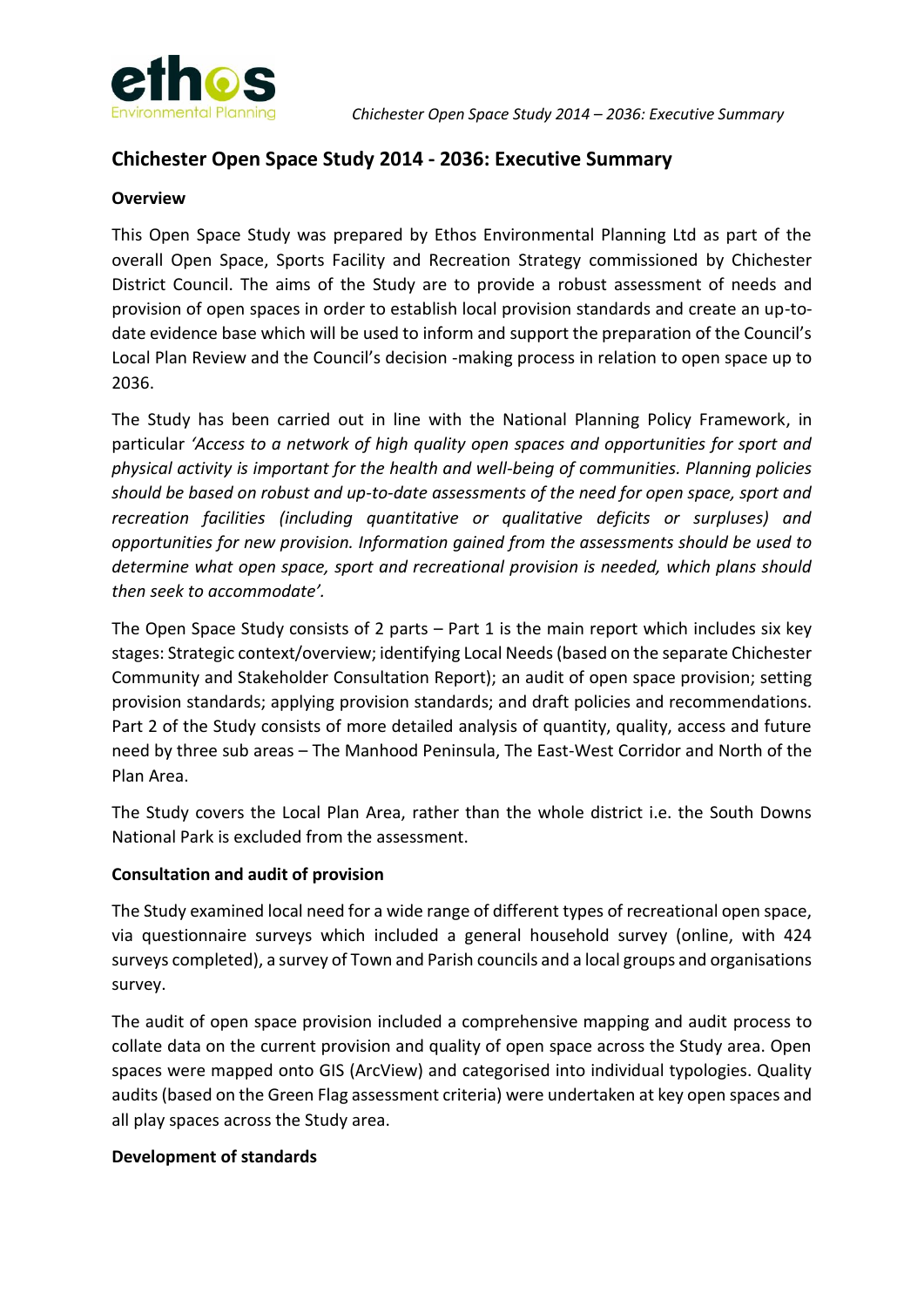

#### *Chichester Open Space Study 2014 – 2036: Executive Summary*

The information from the local needs assessment, along with the audit of provision and review of existing local and national standards were analysed in order to produce new recommended standards for access and quantity. Quality standards have also been recommended, based on Green Flag criteria. The quantity and quality standards set are summarised in the table below:

| <b>Typology</b>                    | <b>Quantity standards</b><br>(ha/1000 population)<br>for analysing existing<br>provision | <b>Quantity standards</b><br>(ha/1000<br>population):<br>requirements<br>from<br>new development | Access standard                                                                                                                                         |  |
|------------------------------------|------------------------------------------------------------------------------------------|--------------------------------------------------------------------------------------------------|---------------------------------------------------------------------------------------------------------------------------------------------------------|--|
| <b>Allotments</b>                  | 0.30                                                                                     | 0.30                                                                                             | 600 metres or 12-13<br>minutes straight line<br>walk time                                                                                               |  |
| <b>Amenity Green</b><br>Space      | 0.6                                                                                      | See standard for<br><b>Natural Green Space</b>                                                   | 600 metres or 12-13<br>minutes straight line<br>walk time                                                                                               |  |
| Parks and<br>Recreation<br>Grounds | 1.2                                                                                      | 1.2                                                                                              | 600 metres or 12-13<br>minutes straight line<br>walk time to local<br>facilities<br>10 minutes drive<br>time for larger multi-<br>functional facilities |  |
| Play Space<br>(Children)           | 0.05                                                                                     | 0.05                                                                                             | 480 metres or 10<br>minutes straight line<br>walk time                                                                                                  |  |
| Play Space<br>(Youth)              | 0.05                                                                                     | 0.05                                                                                             | 720 metres or 15<br>minutes straight-line<br>walk time                                                                                                  |  |
| <b>Natural Green</b><br>Space      | ANGSt                                                                                    | 1.0 to include natural<br>and amenity green<br>space                                             | ANGSt                                                                                                                                                   |  |
| <b>Total for new</b><br>provision  |                                                                                          | 2.6 ha/1000                                                                                      |                                                                                                                                                         |  |

## **Application of standards**

The standards above (and quality standards) have been used to identify existing deficiencies or surpluses in the quantity, access and quality of open space across the Study area (part 1) and by sub area (part 2). The supply is calculated using the population figures for each sub area, and the quantity of open space compared to what the requirements for open space are against the quantity standards set. The table below summarises the supply by sub area.